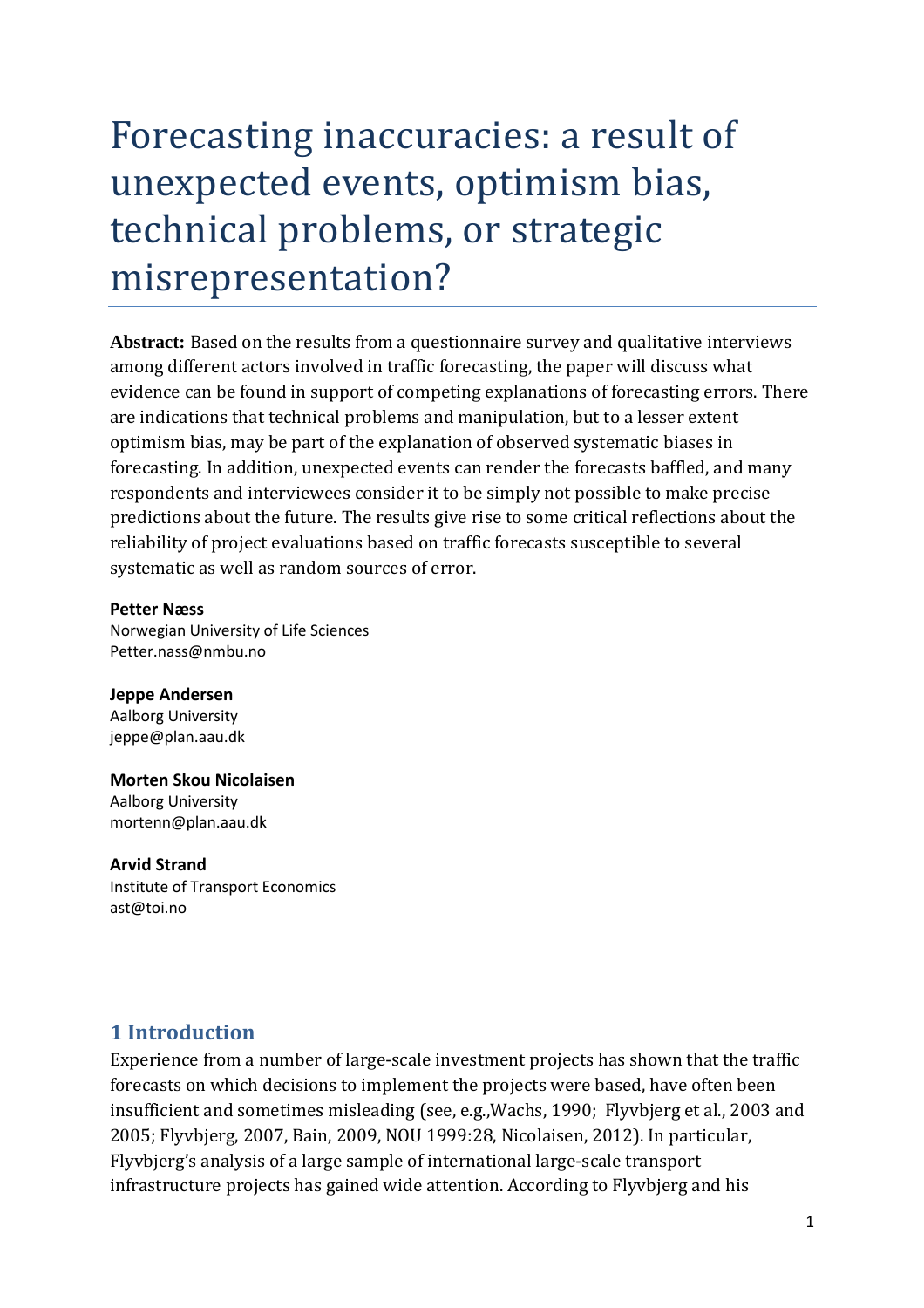colleagues, misleading quantification of the demand for the chosen solution usually implies that the need for the proposed project is exaggerated. Overly optimistic demand analyses have in particular been documented for railroad projects, especially urban rail.

Inaccurate traffic forecasts have also been found in a study of 179 transport infrastructure projects in the Scandinavian countries (mostly Denmark) and the United Kingdom, of which 148 non-tolled road projects and 31 rail projects (Nicolaisen, 2012). In line with the results from the studies by Flyvbjerg and his colleagues as well as a number of other studies (NAO, 1988; Pickrell, 1990; Fouracre et al., 1990; Parthasarathi and Levinson, 2010; Welde and Odeck, 2011; ), Nicolaisen found a tendency of underestimated traffic for road projects  $(11 %$  on average) and overestimated passenger forecasts for rail projects  $(20\%$  on average). There are also examples of underestimation of the demand in situations where growth is not considered desirable. This has occurred in connection with proposed road investments in urban areas where non-growth of car traffic is a goal (Næss, Flyvbjerg & Buhl, 2006). Misleading analyses of what will happen if a proposed investment project is not implemented, have in some cases left the impression that the proposed solution is necessary in order not to end in a future situation few would wish (Næss, 2011). Nicolaisen (2012) found a tendency of overestimated forecasts for the traffic volumes (and hence also the level of congestion) on the existing road network in the absence of road building  $(7\%$  on average), thus supporting previous case studies where 'pessimism bias' against the 'zero alternative' have been found.

While there appears to be considerable consensus within the literature on the findings that traffic forecasts are inaccurate, there is less agreement on the causes of observed forecasting inaccuracies. Mackie and Preston (1998) listed 21 potential sources of error and bias in transport project evaluation, pertaining to objectives, definitions, data, models and evaluation conventions. According to Flyvbjerg (2007), various sources of forecasting errors for transportation infrastructure projects can be boiled down to three main categories: technical, psychological and political-economic explanations. In Flyvbjerg's view, shortcomings in the forecasting techniques, inadequate data, 'honest mistakes' and the inherent uncertainty in predicting the future, etc. all belong to the category of technical explanations. His term 'psychological explanations' refers to a widespread human tendency of wishful thinking, causing project promoters and planners to underestimate problems and exaggerate benefits of proposed projects. Typically, such 'optimism bias' results in underestimated construction costs and environmental impacts and exaggerated benefits in terms of congestion relief or new public transport passengers. Flyvbjerg's last category, the political–economic explanations, refers to situations where project promoters and planners are deliberately and strategically overestimating benefits and underestimating costs in their forecasts in order to increase the likelihood that the projects will be approved and funded (Flyvbjerg, 2007, pp. 583-584).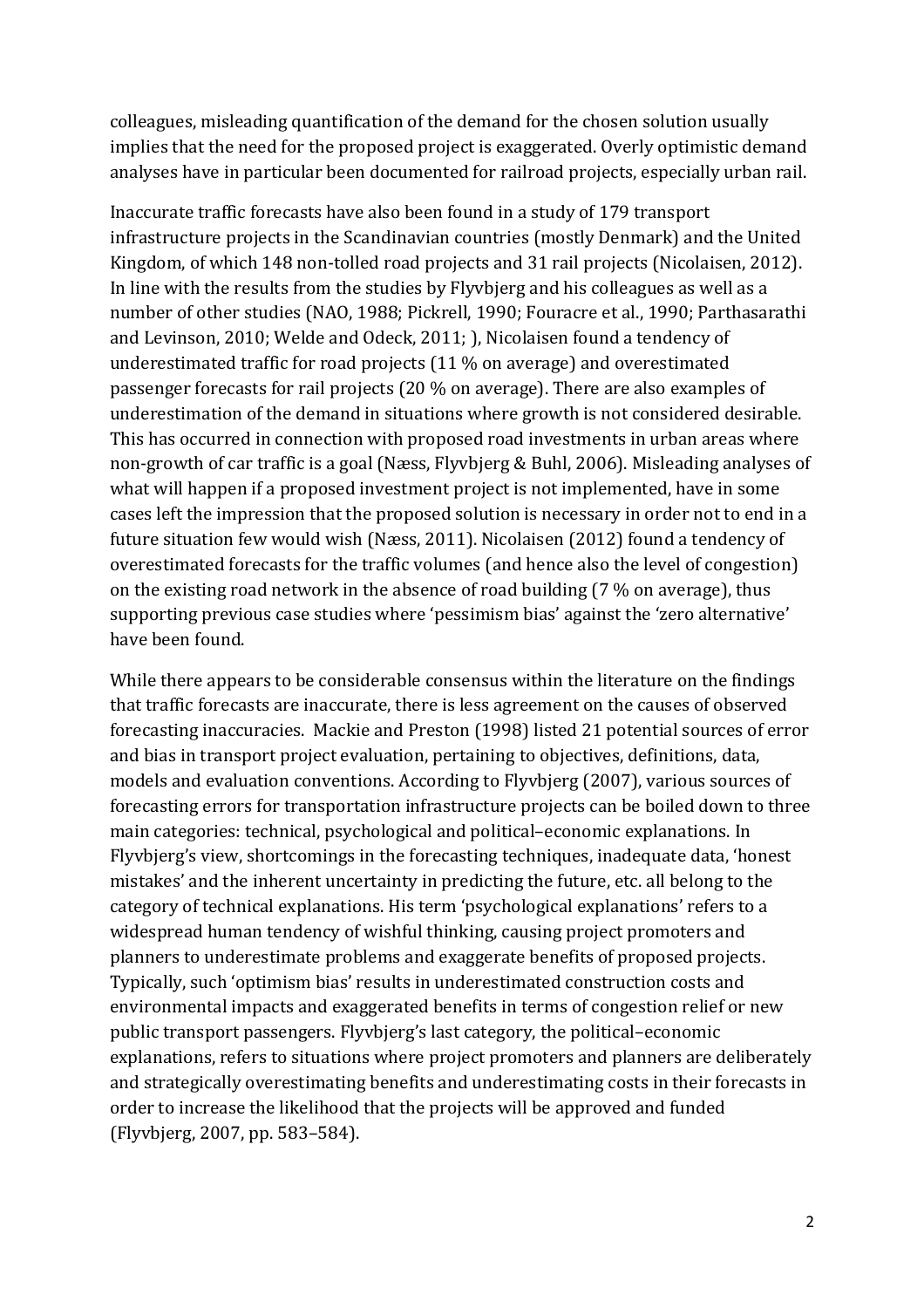The explanations given in the research literature of inaccuracy and bias in traffic forecasting have been criticized for drawing inferences mainly from observed deviations between forecasted and actual traffic (e.g. Osland & Strand, 2008; Nicolaisen, 2012; Andersen, 2013; Eliasson & Fosgerau, 2013). The studies made by Flyvbjerg and his colleagues (Flyvbjerg & Cowi, 2004; Flyvbjerg, 2007) do, however, also include interviews with a number of public officials, planners, and consultants who had been involved in the development of transportation infrastructure projects, and the same applies to the older study by Wachs (1990). There is, however, lack of evidence in these studies about the representativeness of the statements given by those interviewed. Moreover, the different kinds of explanations are dealt with in the above-mentioned studies as if they were mutually exclusive, although theoretical considerations and case studies of transport planning processes indicate that they can be highly entangled and should be seen as complementary rather than competing (Næss, 2011; Andersen, 2013). Finally, we think the 'technical explanations' category discussed by Flyvbjerg (2007) is too broad and heterogeneous to make up one single category. In our view, 'inherent problems in predicting the future', which is included in Flyvbjerg's conceptualizing of technical explanations (cf. above) is not a technical shortcoming but an ontological precondition and should be classified as such (Næss & Strand, 2012).

Based on empirical data from the Scandinavian countries, the present paper discusses what evidence can be found in support of different explanations of forecasting errors: ontological explanations (unexpected events), optimism bias, technical problems, and strategic misrepresentation. The structure of the paper is as follows: In the next section (2), the research design, methods and data material of the study will be outlined. Section 3 presents the key findings about the relevance attributed by our respondents and interviewees to different explanations of forecasting inaccuracy, addressing first ontological explanations, then optimism bias, there upon technical explanations, and finally strategic misrepresentation. A brief discussion and some concluding remarks are given in the last section  $(4)$ .

## **2 Research design and methods**

The study has been carried out as part of a larger research project ("Uncertainties in Transport Project Evaluation" - UNITE), which was conducted jointly by the Danish Technical University, Aalborg University and a number of sub-contractors. The part of the project on which this paper is based included in-depth research interviews, a questionnaire survey and document studies.

16 key stakeholders in the production or use of traffic forecasts as decision support were interviewed: model developers, consultants, traffic planners, transport-sector civil servants involved in policy-making at national or local level, and politicians with transportation policy as a field of responsibility. The interviewees were selected in order to gain information from persons having roles in the forecasting process. All the interviewees were from Danish institutions, except two Swedish researchers involved in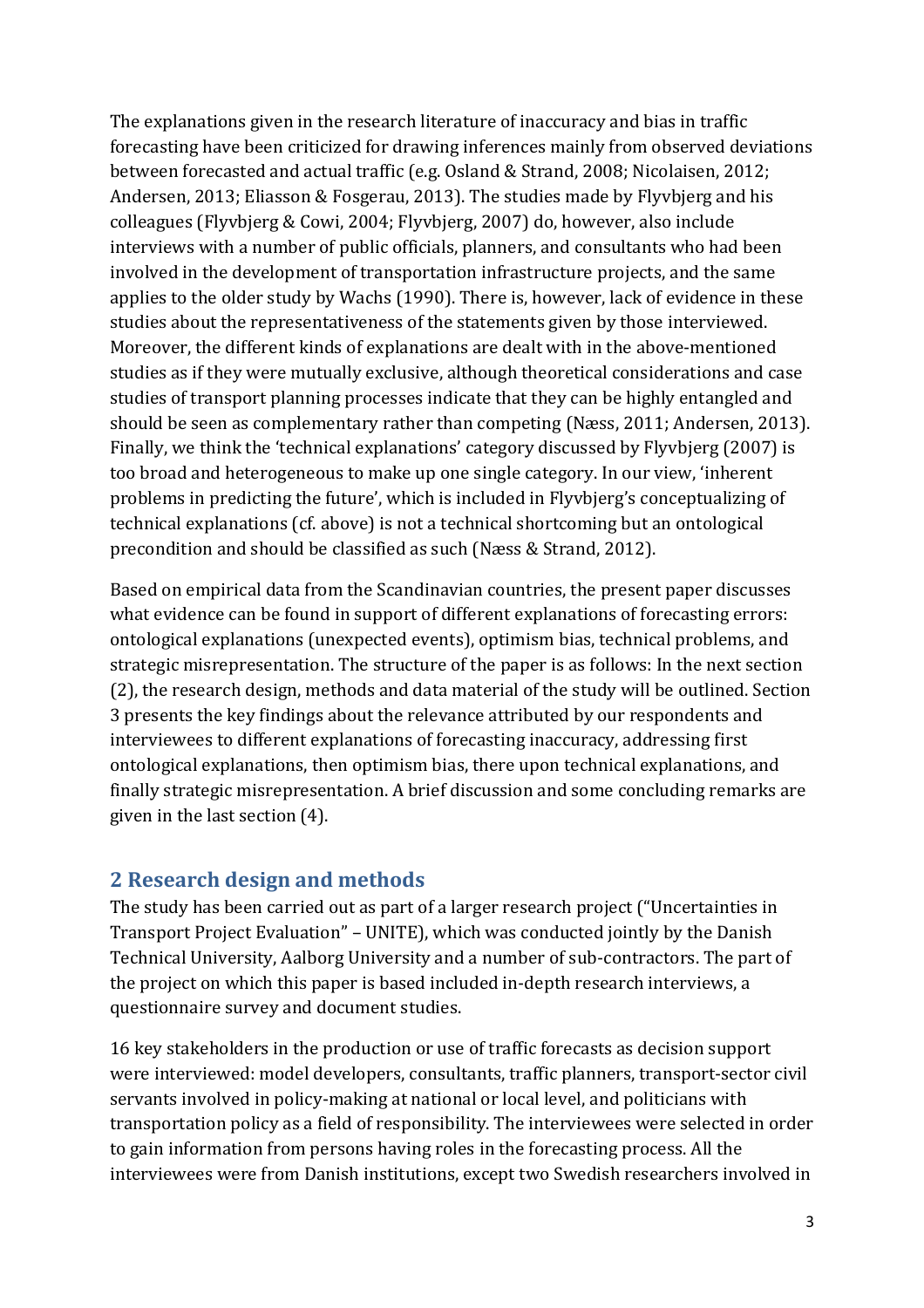the development of what had been characterized by other interviewees as 'state-of-theart' transport models, The Danish focus was mainly due to practical considerations, as all interviews were carried out by researchers located at Aalborg University. The interviews took place over the period 2010-2012, lasted from one to three hours and were tape-recorded and subsequently transcribed. In this paper, we have primarily drawn upon the interviews with persons actively involved in transport model construction or the production of traffic forecasts, although we have also to some extent (in the concluding section) made use of material from interviews with politicians.

The questionnaire survey was conducted in 2010 among the same categories of stakeholders. Many of the questions of the questionnaire were formulated as statements with which the respondents were asked to indicate their extent of agreement along a five-point Likert scale. Compared to the interviews, the questionnaires covered a broader Scandinavian context. Invitations to respond to web-based questionnaires were distributed by e-mail to transport related university research units, transport units in consultancy firms, road and rail directorates, transport sections in regions/municipalities, transport/environment related NGOs, and parliamentary transport committees in Denmark, Norway and Sweden. The mail recipient at the contact address was asked to forward the invitation to those employees or elected officials for whom the questionnaire would be relevant. National-language versions of the questionnaire were provided for each country. After one dissemination of reminder mails, 453 completed questionnaires were obtained. Roughly 40% of the respondents were from Denmark, another 40% from Norway and the remaining 20% from Sweden. In this paper, the statistics are based mainly on the sub-sample of 92 Scandinavian experts most closely involved in model-based traffic forecasting: by constructing transport models or by producing traffic forecasts. The reason for concentrating on this sub-sample is that we consider this group of respondents to be particularly qualified for providing an 'insider view' on potential causes of forecasting inaccuracy.

## **3 Findings**

In this section, the key findings of the study will be structured according to the following four main categories of explanations for forecasting inaccuracies: Ontological explanations, optimism bias, technical explanations, and strategic misrepresentation. Under each category, findings from the qualitative interviews as well as from the questionnaire survey will thus be presented.

When interpreting the results from the questionnaire survey, it should be noted that some of the questions were asking specifically for the respondents' opinions on the roles of various circumstances as explanations of forecasting inaccuracies, whereas other questions simply asked for the respondents' opinions about the occurrence of the circumstances mentioned. From theoretical considerations, the latter circumstances could also be expected to contribute to forecasting inaccuracy, but this was not specifically mentioned in these questions. Information on the question category to which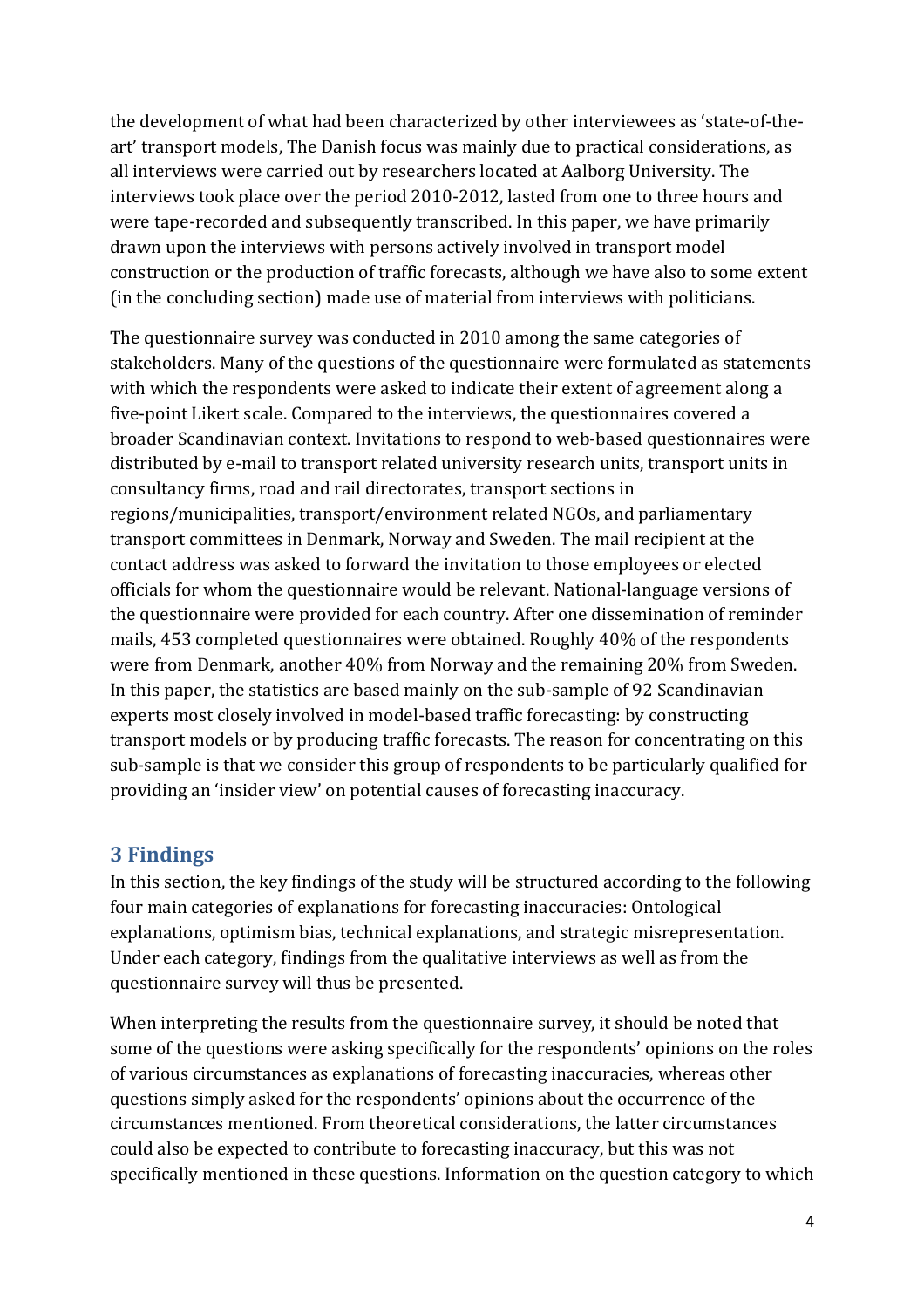each statement belongs is given in footnotes to the figures. Since the circumstances asked about in the questions not including any reference to forecasting error may exist also in situations where they do not cause such errors, there is a risk of exaggerating the perceived role of these circumstances as reasons for forecasting inaccuracies, compared to the characteristics mentioned in the questions explicitly referring to forecasting inaccuracy. This should be borne in mind when interpreting the results.

Moreover, for the questions asking about potential causes of forecasting inaccuracy. there are relatively high proportions of missing answers  $(20-22\%)$ . This might reflect that some respondents, although perhaps having an opinion about the occurrence of the phenomena asked about, do not have any concrete experience or awareness about the ways in which they may lead to forecasting errors, and they might therefore feel unable to answer these questions. In this case, the missing answers might be interpreted similar to 'don't know'. But missing answers could arguably also be interpreted as an indication of non-interest in the issue asked about, where the absence of any positive attribution of any role of the circumstance mentioned as a contribution to forecasting error might signify that the respondent does not consider the circumstance as a main source of forecasting error. It is hard to say which one of these ways of interpreting missing answers is the most reasonable one. For the questions where the rates of missing answers were high, we have therefore chosen to display the percentages for each answer alternative calculated from the number of valid answers as well as from the total number of respondents of the sub-sample included in the study.

## **3.1 Ontological explanations**

Six of the questions in the questionnaire concerned different ways in which unexpected future events can jeopardize forecasts. Many of the factors influencing traffic development depend on inherently unpredictable geopolitical trajectories as well as contested political decision-making. Since the difficulty in predicting future traffic volumes is largely due to the relative openness of the socio-spatial systems within which transport projects are implemented (Bhaskar, 2008; Danermark et al., 2001), we consider the impossibility of making precise traffic forecasts as an ontological condition (Næss & Strand, 2012). In line with this, explanations referring to unpredictable and unforeseen future events as a source of forecasting errors will be referred to as ontological explanations. Our category of ontological explanations includes several explanations referred to by Flyvbjerg and his colleagues (Flyvbjerg et al., 2002 and 2005; Flyvbjerg, 2007) as technical explanations. Since the difficulty in predicting these unexpected events is an ontological condition rather than a technical shortcoming of the forecasting tools, we think the term 'ontological explanations' is more appropriate than the term 'technical explanations'.

Figure 1 shows the respondents' degree of agreement or disagreement with different ontological explanations of forecasting errors. Among the total sub-sample, 53  $\%$ positively express that they wholly or partially agree that impossibility of making precise predictions about the future is a main source of forecasting inaccuracy, whereas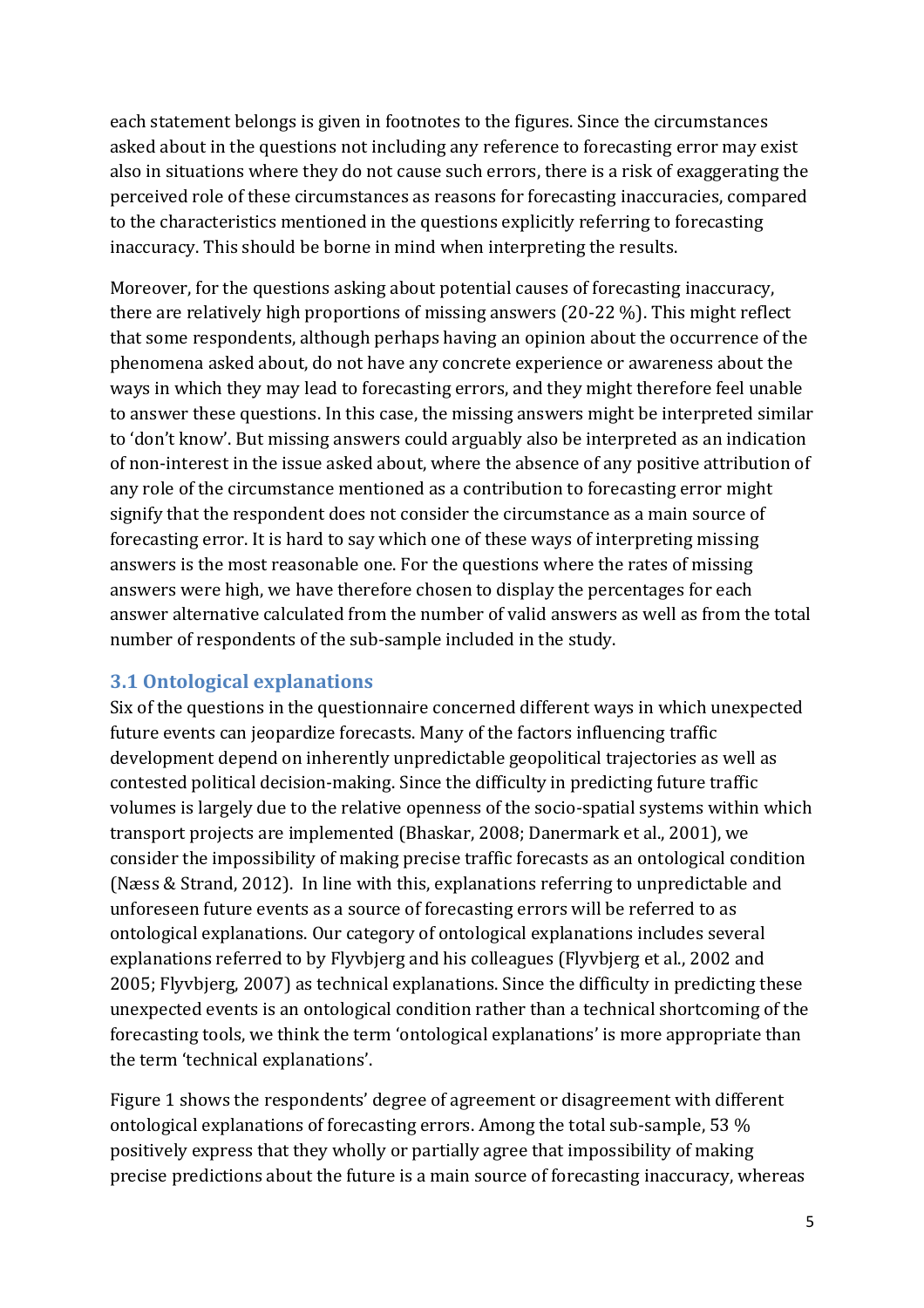only 22 % express full or partial disagreement. If only valid answers are considered, the proportion agreeing in the statement is  $68\%$ .

The general impossibility of knowing beforehand how all relevant factors of influence will develop in the future is also reflected in explanation (b), where different development of critical input data from what was assumed in the forecast is pointed at as a main source of forecasting error.  $45\%$  of the total sub-sample positively support this explanation fully or partially, whereas the percentage disagreeing is only 10  $\%$ . Among those who have given valid answers, 57 % express full or partial agreement.

The widespread disbelief in the possibility of making exact predictions about the future is reflected in the following statement by one of the interviewees:

No damned person knows whether things really will turn out [as expected] some ten years ahead. .... Indeed, [for the forecast to be accurate,] the development has to go in the same direction. But there are of course a lot of things that may change, both in the project specifications and in the overall conditions. (Civil servant in the Ministry of Transport, Denmark, in interview July 2011)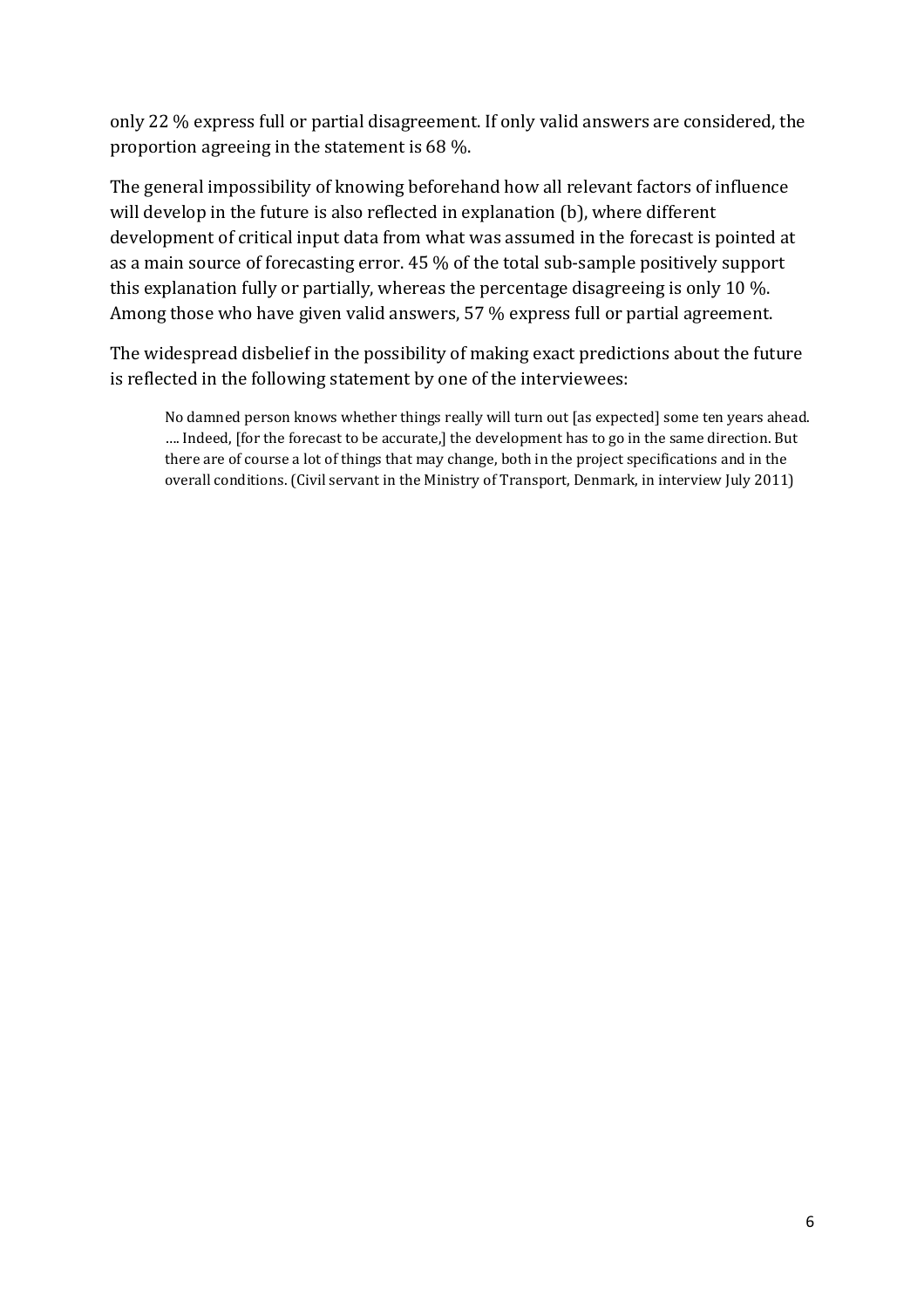

Figure 1: Respondents' opinions about different explanations associated with unexpected events as a main source of forecasting inaccuracy<sup>1</sup>. Percentages of the total sub-sample.  $N = 92$ Scandinavian experts involved in model-based traffic forecasting as constructors of transport models or producers of traffic forecasts.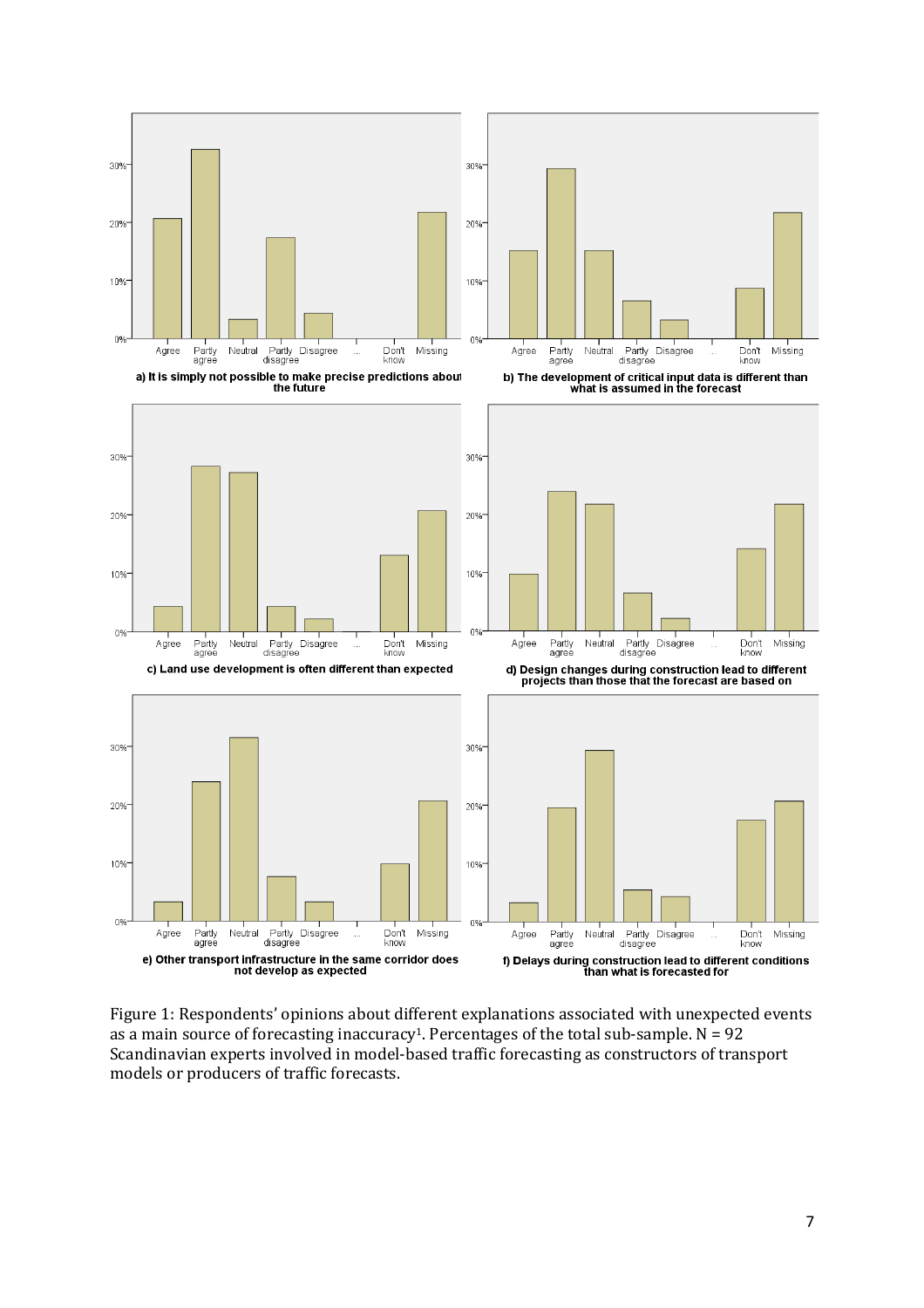Whereas the above explanation  $(a)$  and  $(b)$  refer to general difficulty in predicting future events and situations, the four remaining explanations included in Figure 1 refer to specific types of unexpected events frequently mentioned as sources of forecasting errors. Since these specific circumstances include only a few of the many unexpected kinds of events that may jeopardize forecasting accuracy, it is hardly a surprise that the percentages considering them as main sources of erroneous forecasts are lower than for the explanations referring to general uncertainty about the future. The percentages of the total sub-sample considering design changes during construction, unforeseen land use changes or unforeseen development of other transport infrastructure as main sources of forecasting inaccuracy vary between  $34\%$  and  $27\%$  (43 $\%$  and  $34\%$  when considering only valid answers), whereas the percentage attributing inaccurate forecasts to delays during construction is a bit lower  $(23\%$  among the total sub-sample and 29  $%$  among valid answers). It should be noted that the proportions disagreeing in the explanation statements are also lower for the more specific explanations than for the statements referring to general difficulty in predicting the future. Even for the explanations obtaining the lowest proportions of 'agree' and 'partly agree', the proportions fully or partly agreeing are more than twice as high as the proportions fully or partly disagreeing. This reflects much higher percentages of 'neutral' and 'don't know' for the more specific explanations: whereas only  $3.3\%$  of the total sub-sample has ticked for these answers regarding general impossibility of precise predictions about the future, the proportions makes up 47 % for the 'delays in construction' explanation. This probably reflects that many respondents do not have any specific experience with these circumstances as sources of forecasting errors, while most of them probably have experienced the general difficulty in predicting the future  $-$  in traffic forecasting as well as in life in general.

## **3.2 Optimism bias**

The explanation category referred to as optimism bias, understood as a psychological tendency of wishful thinking, was not explicitly addressed in the questionnaire Nor does our interview material suggests that such a psychological mechanism is a very important cause of error in traffic forecasting. Also when asking the questionnaire respondents about optimism bias more generally (without mentioning explicitly the psychological tendency of wishful thinking), cf. Figure 2, the percentages fully or partly agreeing that this is a main source of forecasting inaccuracy are relatively modest (22  $\%$ ) among the total sub-sample and  $26\%$  among valid answers). Although the proportions of 'neutral' and 'don't know' are quite high, the proportions of respondents fully or partially disagreeing that forecasts turn out to be inaccurate because they are overly optimistic about the success of the project are higher than the proportions fully or partly agreeing in this statement.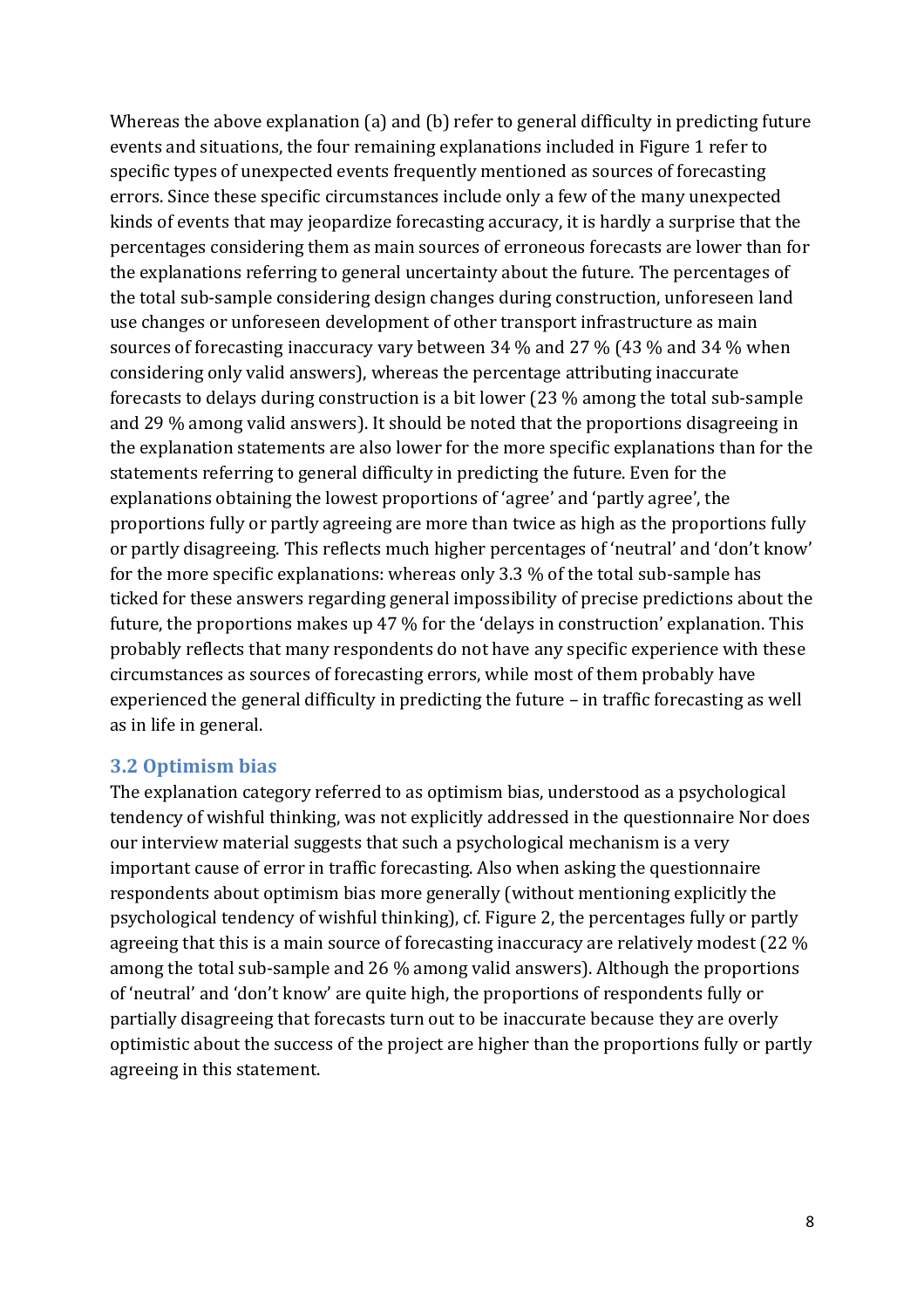

Figure 2: Respondents' opinions about different explanations associated with optimism bias as a main source of forecasting inaccuracy. Percentages of the total sub-sample.  $N = 92$  Scandinavian experts involved in model-based traffic forecasting as constructors of transport models or producers of traffic forecasts.

Slightly higher proportions than in the above-mentioned reference to general overoptimism as an explanation agree in the more specific statement that traffic forecasts get wrong because they are too optimistic due to clients specifying unrealistic assumptions about future conditions. Here, the optimism bias is attributed to the clients and not to the forecasters themselves. This might, on the one hand, reflect uneasiness among the forecasters to admit that they are themselves over-optimistic, making them instead blame the clients. But we consider it more likely that the statement reflects that several forecasters have actually experienced that clients have persuaded them into feeding the forecasting models with input data resulting in more optimistic forecasts than the forecasters themselves consider realistic. The question then remains whether this reflects wishful thinking among the clients or is an example of strategic misrepresentation. We will return to this issue below.

#### **3.3 Technical explanations**

While we maintain that the occurrence of unexpected events rendering the assumptions of the forecasting models obsolete and erroneous is a cause of forecasting inaccuracy belonging to the ontological and not the technical category of explanations, technical explanations do exist as well. Some of the shortcomings of existing transport models can probably be reduced or eliminated through future research and development, but until such improved models have been developed there will be some forecasting inaccuracy due to these potentially solvable model problems. Moreover, the models used in practical forecasting are for several reasons not always the best ones. There may also be difficulties in obtaining good input data necessary for model calibration.

The two upper graphs of Figure 3 refer to the imperfectness of existing traffic models and the use of models of less than state-of-the-art quality. A quite high proportion of the respondents (63 %) fully or partially agrees that more advanced models would yield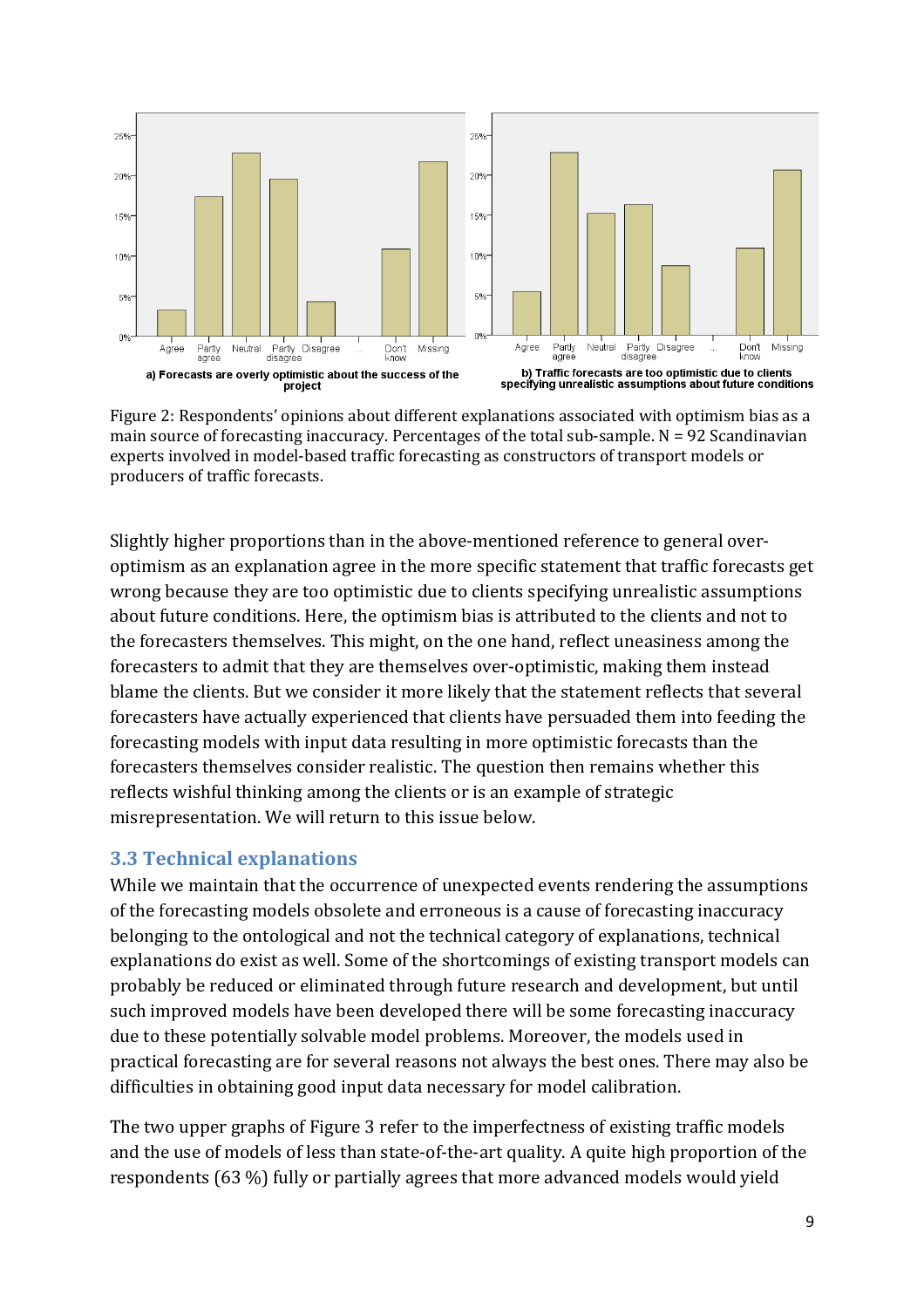more accurate results, and the proportion holding that resource constraints result in traffic forecasts often being based on relatively simple models are also rather high (52) %). For the above explanations, the proportions fully or partially agreeing are two and a half to three times higher than the proportions fully or partially disagreeing. Although the two above-mentioned questions were not introduced by any text explicitly coupling model imperfectness with forecasting inaccuracy, we find it plausible to interpret respondent statements about needs for model improvement and frequent use of lessthan-optimal models as indirect indications of model shortcomings as sources of forecasting inaccuracies.

The use of a model not belonging to the most advanced ones in transport planning practice was commented on as follows by one of our interviewees:

You may well use a traffic model that is not as top-tuned as it ought to be. But since the same model is used to analyze all four [road-building alternatives], some of its errors will be eliminated when comparing across. (Model developer/consultant, Denmark, in interview June 2010.)

We also asked the respondents to state how well-abled they considered traffic models were for performing certain tasks frequently mentioned in the literature as model weaknesses: to reflect impacts of land use changes, to reflect impacts of changes in the public transport system, and to forecast the traffic-increasing effect of transport infrastructure improvement (induced traffic). High proportions of disagreement in the suitability of traffic models for performing these tasks would then serve as indications that these specific model shortcomings were partial explanations for forecasting inaccuracies. 

The results show that the majority of respondents  $(68 - 70\%)$  consider traffic models to be good at reflecting impacts of land use changes and impacts from changes in the public transport system. In contrast, only around 17 and 21 %, respectively, disagree fully or partially in the well-performance statements about these aspects.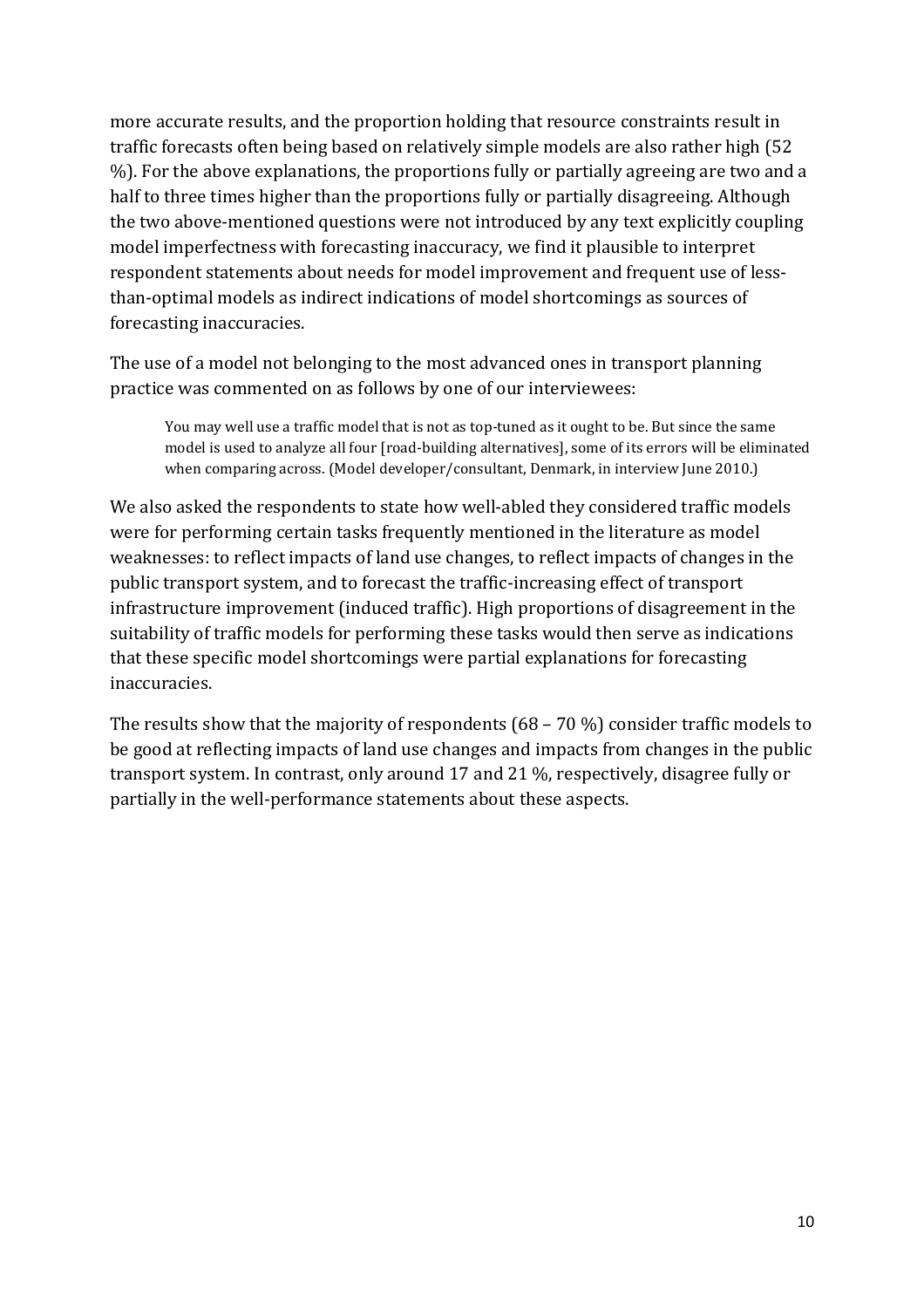





d) Traffic models are good at reflecting the impact on traffic resulting from changes in public transport systems



Figure 3: Respondents' opinions about different explanations associated with technical shortcomings as a main source of forecasting inaccuracy<sup>2</sup>. Percentages of the total sub-sample. N  $= 92$  Scandinavian experts involved in model-based traffic forecasting as constructors of transport models or producers of traffic forecasts.

The respondents' faith in the models' predictive ability is, however, substantially lower when it comes to the traffic-increasing effect of transport infrastructure improvement. Among the total sub-sample, 39 % fully or partially agree that forecasts tend to become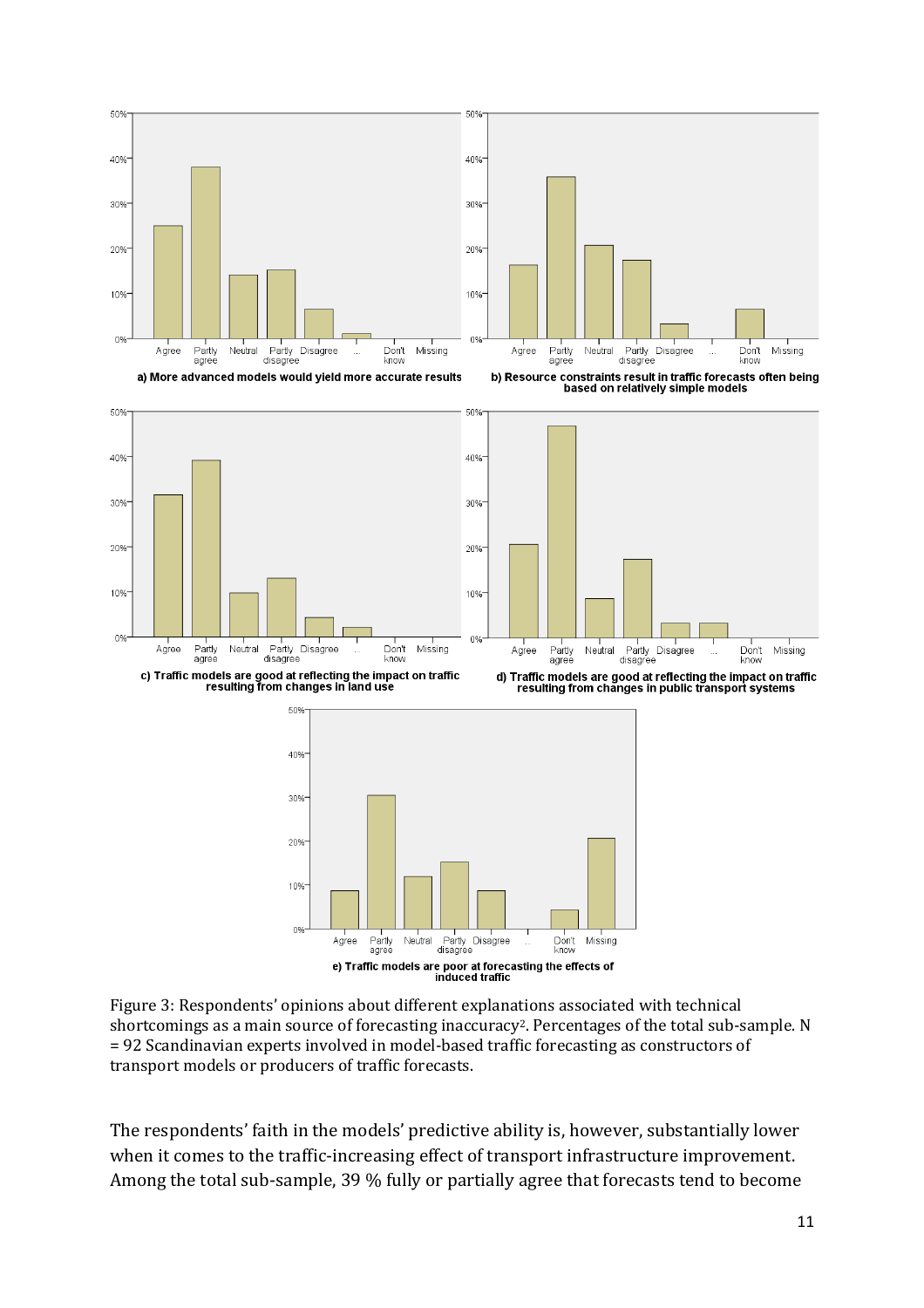inaccurate because traffic models are poor at forecasting the effects of induced traffic, compared to 24 % who fully or partially disagree. If only the valid answers are included, 49 % are fully or partially agreeing while 30 % fully or partially disagree.

An issue here is, of course, whether the respondents are sufficiently knowledgeable about the nature and magnitude of traffic impacts from land use changes, changes in the public transport system and road capacity increases in different contexts to discover model shortcomings related to these aspects. The questionnaire included questions asking respondents to express their agreement or disagreement with statements about the existence of such impacts. For each of the three above-mentioned kinds of impacts, around three out of four respondent fully or partially agreed that such changes have significant influences on travel behavior (and for road capacity expansion that the effect is an overall increase in traffic), whereas only  $6 - 16$  % were fully or partially disagreeing. These figures still do not necessarily entail that the respondents consider that traffic models tend to underestimate the size of such changes - the perceived error could also be that the effects were exaggerated. Regarding the impact of road capacity increase, some of the modelers and forecasters who participated in the qualitative interviewees and who recognized induced traffic as a real phenomenon, considered it to be of modest magnitude and a much more limited phenomenon geographically and topically than depicted in the academic literature (Næss et al., 2014).

In the quote above, the use of a model with recognized shortcomings was defended by one of our interviewees. This model did not take induced traffic into consideration, but since the resulting error would be nearly the same for all the road-building alternatives, the model was considered to be good enough for its purpose. Ignoring induced traffic will, however, lead to biased results when comparing road construction with the 'nobuild'-alternative. Neglect of induced traffic tends to systematically underestimate adverse traffic-related environmental effects, and in congested regions it is also likely to severely exaggerate time-saving benefits from road construction. Omission of induced traffic can thus serve to place proposed road-building projects in a more flattering light than what would be the case if the traffic-increasing effect of road construction were taken into account. The question therefore arises: Is the continuing use of models ignoring or grossly underestimating induced traffic, despite strong criticism leveled by academics as well as stakeholders in local planning processes against this practice<sup>3</sup>, a merely technical issue?

## **3.4 Strategic misrepresentation**

One of the questions in the questionnaire survey asked explicitly about deliberate manipulation as a possible source of forecasting error. Not many respondents agree in this being a main source of forecasting inaccuracy. As can be seen in Figure 4, only 14  $\%$ of the total sub-sample express full or partial agreement, while 42 % fully or partially disagree. Counting valid answers only, the percentages are  $18\%$  and  $54\%$ , respectively. A widespread normative rejection of deliberate manipulation is also reflected in the qualitative interviews, as illustrated in the quote below: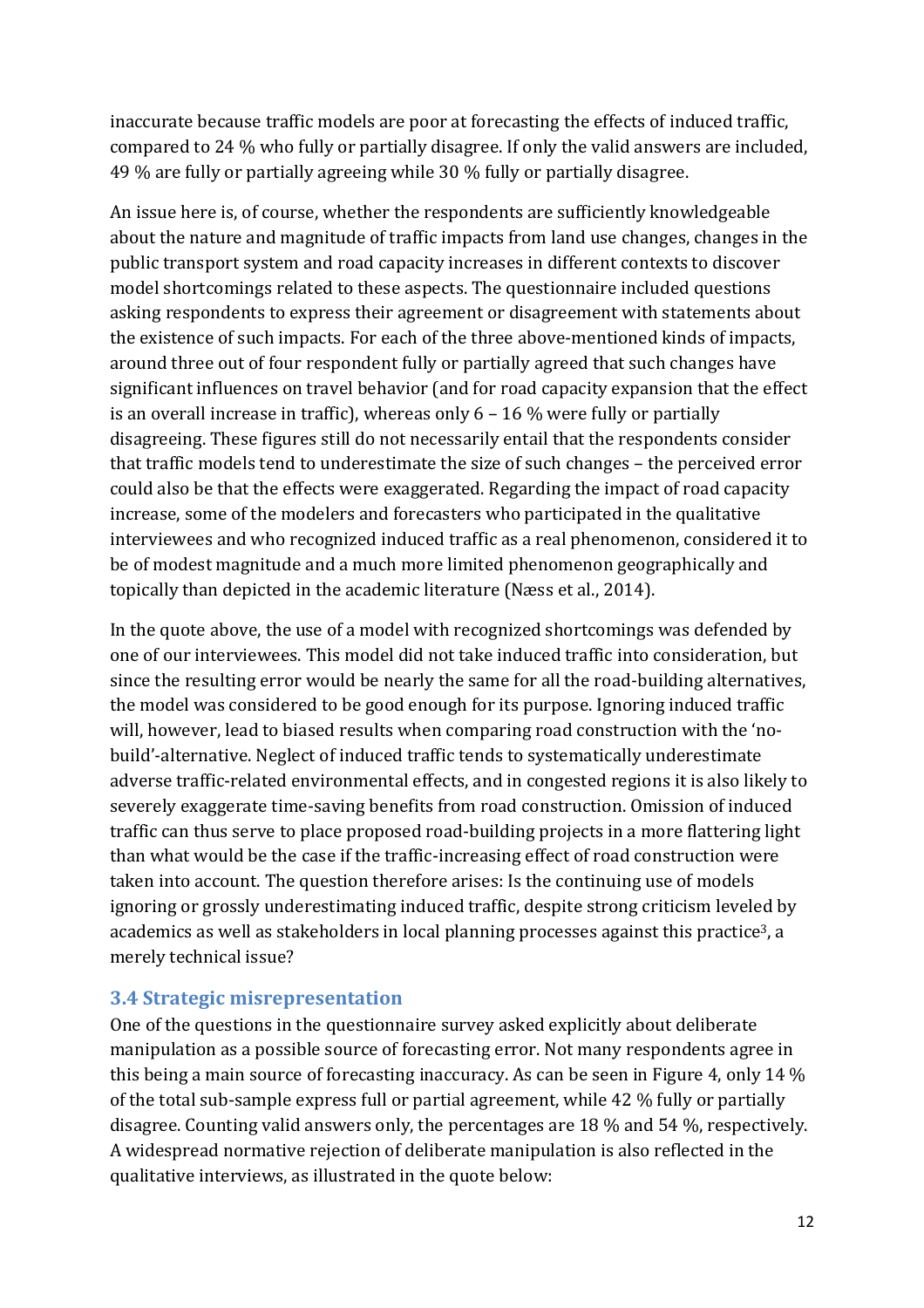We must be able to solve the tasks for both sides in a dispute. We need to be able to say: This is precisely the way we do it. (Consultant, Denmark, in interview July 2010)

It is well-known from the literature on questionnaire survey methods that socially undesirable and unacceptable behavior generally tends to be under-reported (e.g. Bradburn, Sudman & Wansink, 2004). Our sub-sample consists of respondents who are themselves deeply involved in model construction and the production of traffic forecasts. Admitting that forecasting inaccuracies might stem from deliberate manipulation might place their own profession in an unflattering light. Viewed this way, one might perhaps have expected the proportions fully or partially agreeing in the statement to be even lower. The fact that  $14\%$  of the total sample (i.e. 13 respondents) identify deliberate manipulation as a main source of forecasting inaccuracy is in this perspective not very reassuring. Moreover, when asking about specific practices that might be part of, or related to, strategic misrepresentation, higher proportions of respondents give affirmative answers.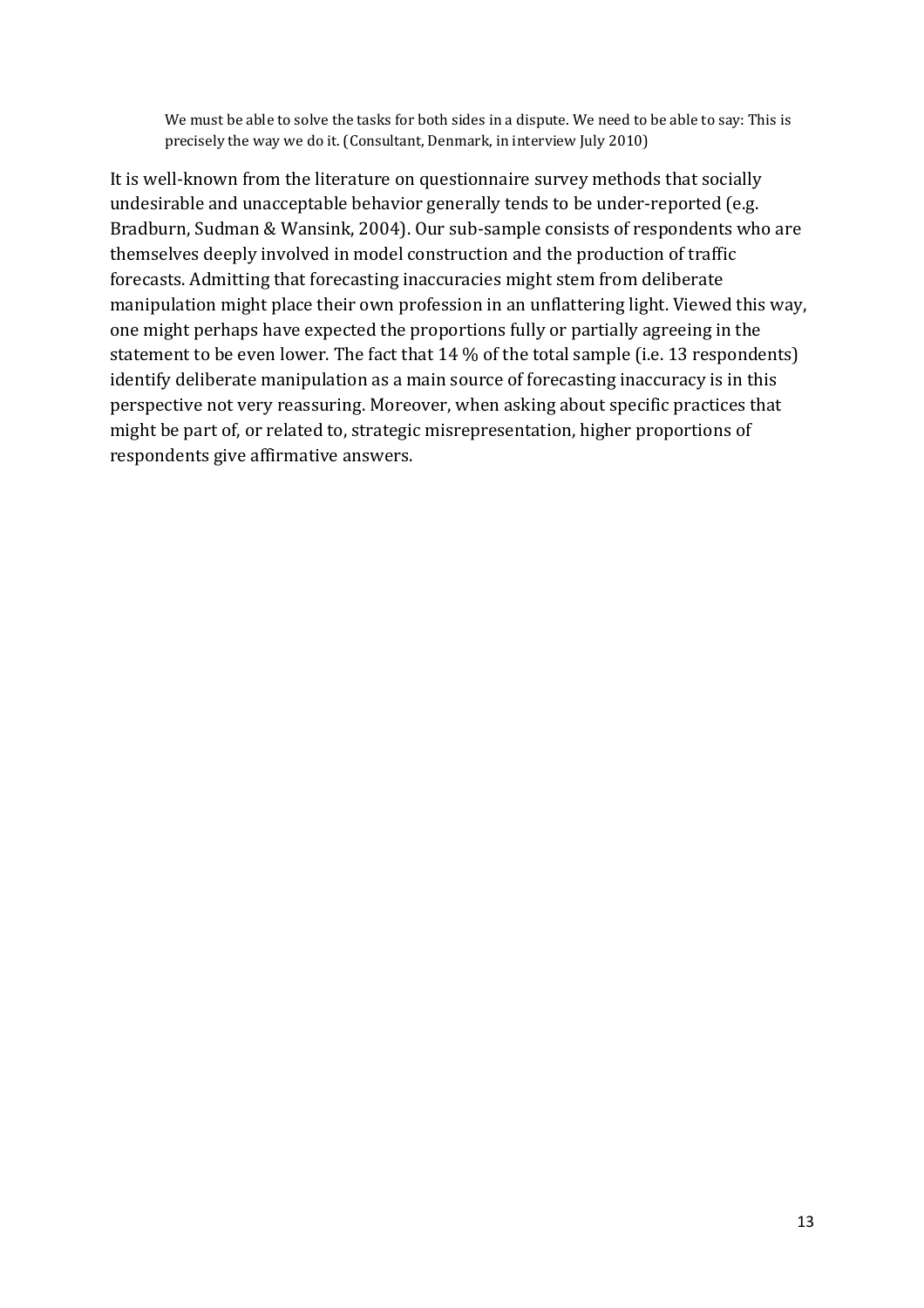



of a project

b) Traffic forecasts are often used to justify projects for<br>which a political decision to build have already been taken



c) Forecasters are under pressure to produce forecasts that<br>agree with their clients' or superiors' visions

d) Due to systematic underestimation of rail benefits in<br>CBAs, proponents have to provide optimistic forecasts



Figure 4: Respondents' opinions about different explanations associated with strategic misrepresentation as a main source of forecasting inaccuracy<sup>4</sup>. Percentages of the total subsample. N = 92 Scandinavian experts involved in model-based traffic forecasting as constructors of transport models or producers of traffic forecasts.

We have already (in the section on optimism bias) mentioned that  $28\%$  of the total subsample (and 36% among those who have given valid answers) consider forecasters'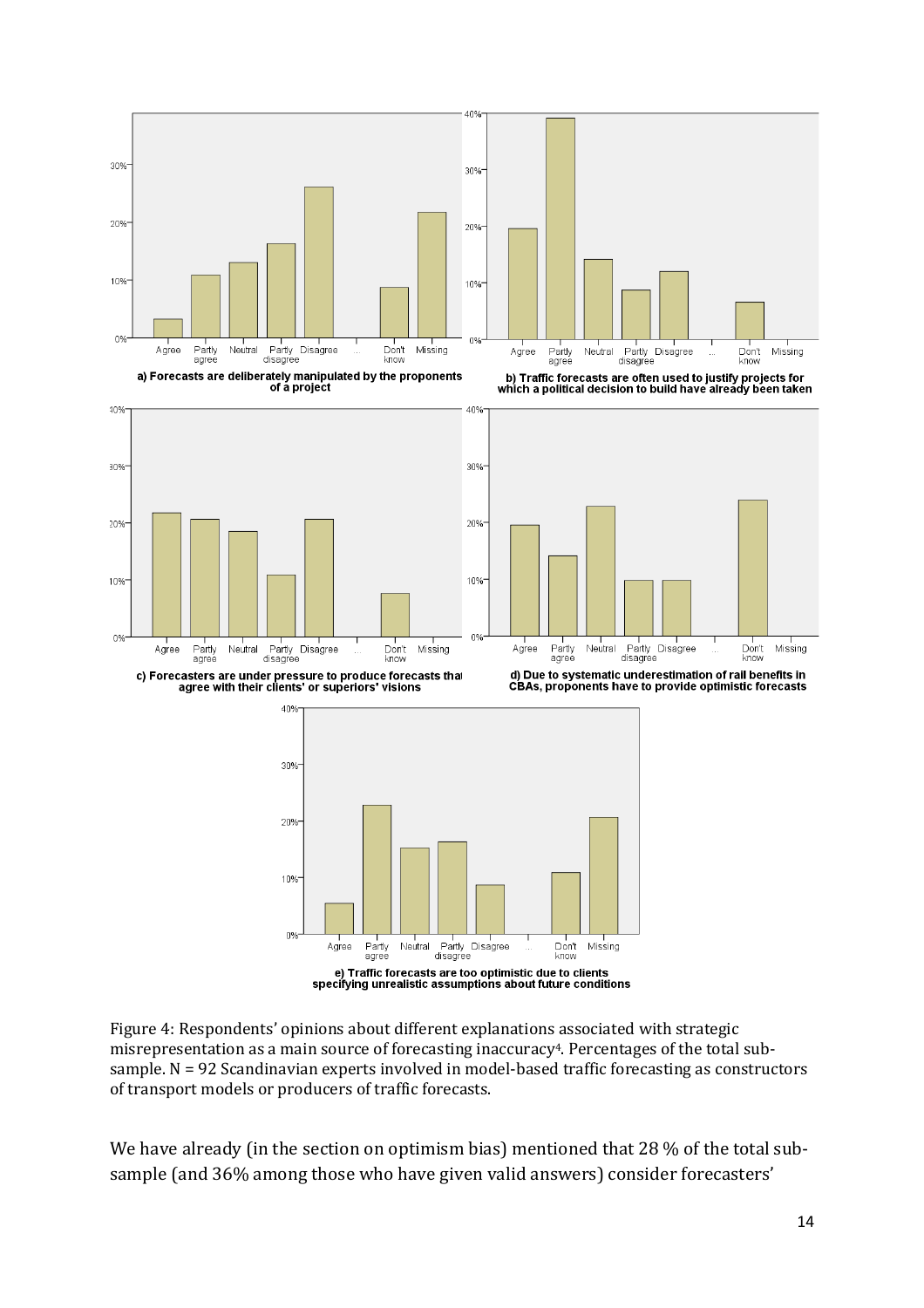acceptance of unrealistic assumptions imposed by their clients about future conditions to be a main source of erroneous forecasts. The following quote suggests that dialectic interplay is sometimes taking place between political preferences about future development and the decision-support material delivered by forecasters:

*Interviewee:* Is the acceptance of the [very high] passenger forecasts for the xxx rail line a result of naïve optimism or deliberate manipulation, given the available information?

*Parliamentary politician:* I would rather say: It is at least an attempt to avoid running into a difficult situation. And maybe also a belief that there are no limits. ... Obviously, if you expect economic growth of 2-3 % annually over the next 40 years, there will be a lot of demand for all kinds of things. Then there is the question of whether this rise in consumption is consistent with the adopted environmental goals. Which it isn't. But the non-achievement of these goals will not be apparent until later. So, although the importance of this explanation is difficult for me to gauge, what may be the case is that decision-makers want to avoid putting themselves in a situation where they have to choose. I think some politicians are very much aware that they should not make too much queries into this [the assumptions underlying the forecasts], because then they would have to make a choice. (Member of the Danish Parliament, in interview January 2011.)

The respondents' answers to the questions about their agreement/disagreements with statements b, c and d in Figure 4 also give reasons for concern. 48 % of the respondents fully or partially agree that traffic forecasts are often used to justify projects for which a political decision to build have already been taken, whereas only two thirds of this percentage  $(32\%)$  disagree. This is also pointed at in some of the qualitative interviews, as illustrated by the following quotes:

Very often ... what the politicians do is to choose the forecast leading to the decision they [beforehand] prefer. ... If you change the assumptions just a little bit, the resulting changes will simply overrule its [the model's] finesses. (Model developer/Consultant, Denmark, in interview June 2010.)

The point is anyway that it ends up in horse trading. Then you try to construct some rational arguments for what you do. (Member of the Danish Parliament, in interview January 2011.)

Respondents fully or partially agreeing that forecasters are under pressure to produce forecasts that agree with their clients' or superiors' visions  $(41\%)$  outnumber those who fully or partially disagree in this statement  $(32\%)$ . The following quote illustrates some of the dynamics that can make forecasters yield to such pressure:

I refuse to believe that those carrying out this work [modeling] are not influenced by knowing that the result they arrive at is to be used by agencies that are subsequently supposed to order new studies. (Member of the Danish Parliament, in interview January 2011.)

Perhaps even more worrying are the respondents' opinions about a statement saying that proponents of rail projects have to provide optimistic forecasts to get projects approved, since rail benefits are systematically underestimated in cost-benefit analyses. 34 % agree fully or partially in this statement, while only 20 % express full or partial disagreement. As illustrated by the quote below, forecasters may also be influenced by attitude-based preference for certain modes of transport: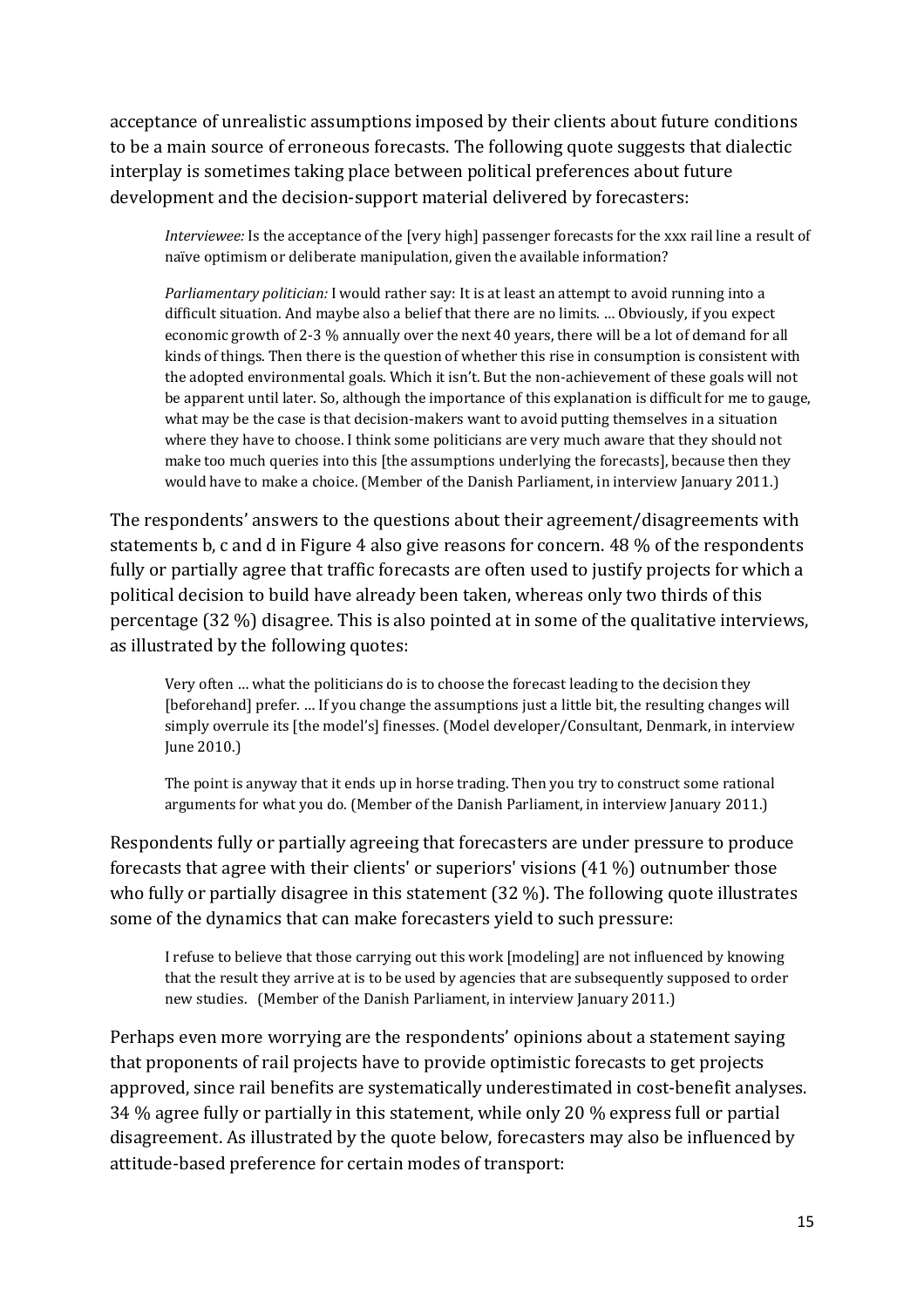People working in the rail sector are usually quite interested in railroad and they really like trains – in a way that – sometimes you don't feel that they are really neutral to their study object. That's at least my impression. And that impression is based on – mainly from my work at xxxx, where people working in the rail sector they kind of *like* rail. …… We have had some projects in Sweden, where the assumptions were, I would say, a little bit rough – or optimistic – where things weren't exactly - I don't think it was done the correct way. .. It's .. quite well known in Sweden that the Nordre Botnia Banan railroad along the north – the east coast north of Gävle up to .. Sundsvall and Umeå – there the forecast wasn't really based – wasn't made on the correct assumptions I think. And ... I'm not the only one who question this forecast. (Swedish consultant and researcher, in interview October 2011)

It should be noted that the proportions of 'neutral' and 'don't know' answers is particularly high for the last question in Figure 4 (46 %) and considerable also for the statements about a priori decisions and pressure from clients (around 25 %). Nevertheless, the pattern emanating from the answers in Figure 4 and the above quotes from the qualitative interviews clearly indicates that strategic misrepresentation should not be dismissed as an important source of forecasting error.

## **4 Concluding remarks**

Our material suggests that several categories of explanations exist for traffic forecasting inaccuracy in a Nordic context. Instead of regarding ontological, psychological, technological and political/institutional explanations as competing categories, we consider it more fruitful – and better in line with our data – to see these different explanatory categories as complementing each other. In particular, our respondents and interviewees are of the opinion that ontological, technological and political/institutional circumstances are important sources of forecasting errors, whereas the support of psychological explanations is less clear in the material.

Ontological conditions – the inevitability of unexpected events in open systems – are recognized by the respondents and interviewees as important causes of forecasting errors. Such unexpected events result in large, non-systematic differences between forecasted and actual traffic. The large standard deviations of the inaccuracy levels found in studies comparing actual and forecasted traffic volumes are mainly attributable to this category of explanations.

The human psychological tendency of judging outcomes of planned actions too optimistically is identified as a source of error by a relatively moderate number of respondents and by few interviewees. In contrast, poor technical model quality is widely held by our respondents and interviewees as a source of inaccuracy. The inaccuracies in question are in the form of unsystematic deviations as well as systematic bias  $-$  the latter occurring, for example, when using transport models that do not take induced traffic into consideration. There is, however, reason for critically asking whether continued use of technically biased models should be understood as an 'innocent' and purely technical matter. As argued by Næss (2011), the reasons for sticking to transport models that exaggerate time savings and underestimate negative environmental impacts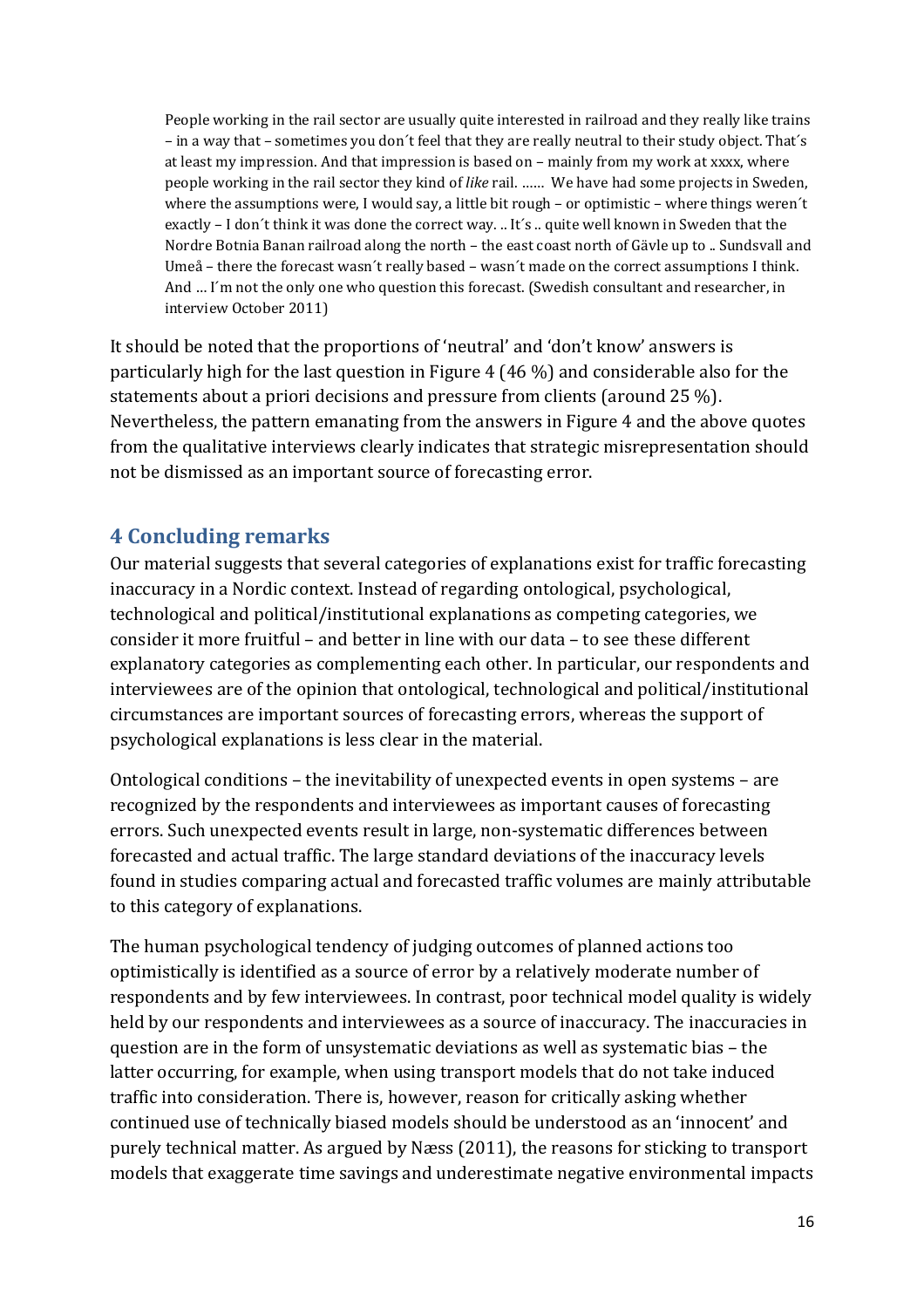of road building may well be of a political/institutional nature (see also Andersen, 2013). If someone actually wanted to manipulate forecasts in order to place a project or a policy in a flattering light, choosing model assumptions that make the project outcomes look favorable is arguably the way such manipulation could be done with the least risk of being discovered.

Most respondents and interviewees disagree, however, in the explicit and general statement that forecasting errors may be due to deliberate manipulation. But many respondents (and some interviewees) consider various specific kinds of misrepresentation (justification of already chosen projects, satisfying clients' opinions, or 'compensating' for bias in rail CBAs) as quite widespread. Since these kinds of practices are likely to lead to skewed forecasts, they can reasonably be identified as sources of forecasting bias. So while we do not claim that strategic misrepresentation is the only or dominating source of forecasting error, we do find evidence indicating that political/economic causes of biased forecasts cannot be ruled out. The limited size of our sample of respondents should still be borne in mind.

Incentives for strategic misrepresentation clearly exist. Among our sub-sample of 145 Scandinavian politicians at national and local level, large majorities (82 and 73 %, respectively) consider traffic forecasts to be important in negotiations for state funding and for justifying the need for capacity expansion. A municipal politician put it this way:

"They [the forecasts] don't matter so much at the early stage. But they become important if you are to proceed with an idea. .... Then they are decisive for the acceptance of the arguments." (Former city council member and chairman of the municipal transport committee, Denmark, in interview November 2010.)

The high levels of forecasting inaccuracy and bias found in previous studies, combined with the different sources of errors pointed at by our respondents and interviews, gives rise to serious concerns about existing forecasting practice and in particular the socioeconomic assessments into which the forecasts are fed. The lesson for practice to be learnt from the ontological explanations of forecasting errors is that it is futile to try to make exact forecasts of the future traffic volume on a proposed piece of infrastructure. Instead, we propose to separate the so-called strategic, tactical and operational levels of traffic forecasting into three distinct methodological approaches reflecting the different degrees of openness/closure of the systems at hand: Scenario analyses at the strategic level (were different trajectories for the general, 'background' growth or decrease in traffic can be explored); theory-informed, mainly qualitative analyses supplemented with simple calculations at the tactical level (where the changes in traffic volumes caused by a proposed project are assessed); while more traditional micro-simulations should be applied only at a detailed operational level (Næss & Strand, 2012, 2014). Moreover, when assessing the impacts of a proposed project, it is crucial that induced traffic is included in the calculations.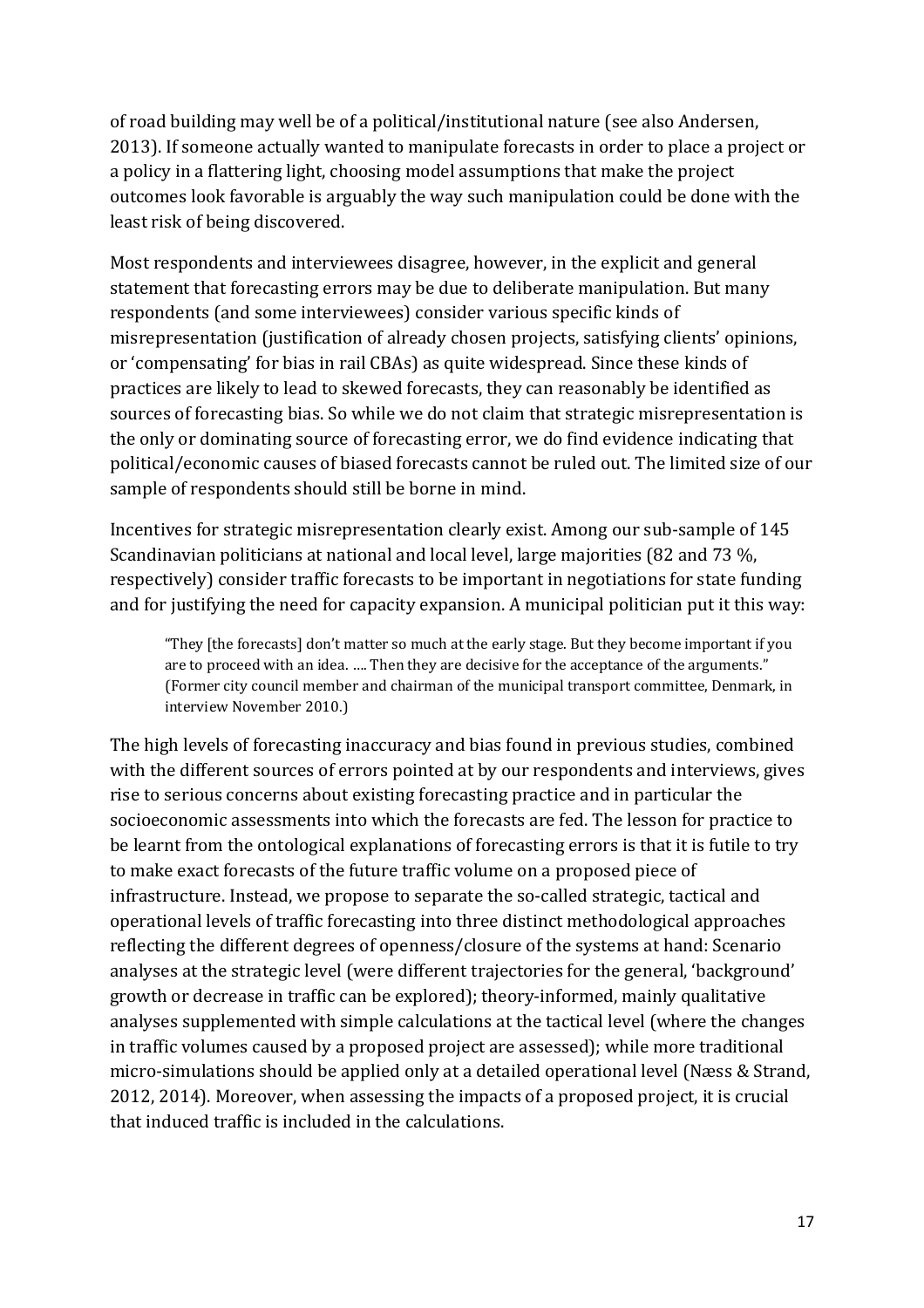The possibilities of different kinds of strategic misrepresentation call for a radically more transparent forecasting process than what is typically the case today. The lack of transparency characterizing most model-based forecasting work contributes to a reification of quantitative model output, despite the usually high degree of uncertainty and possible bias. In particular, the process will have a 'black box' nature if the assumptions of the traffic model are dealt with as the 'business secret' of a consultancy firm. Replacing traditional modeling at the 'tactical' level with the theory-informed analyses and simpler calculations proposed here will in itself contribute to more transparency. In addition, the built-in assumptions of the analysis (whether modelbased or based on simpler methods) should be quality controlled by independent external experts covering subject fields wider than that of the forecasters themselves.

## **Acknowledgements**

Thanks to Teresa Næss, who managed the distribution of questionnaires and transcribed the interviews. The project was carried out with a grant from the Danish Strategic Research Council.

#### **References**

- Andersen, J. A. 2013 The shaping of transport model based knowledge production: An embedded case study of Danish transport modelling practice in a contemporary and historical perspective. Ph.D. thesis, Aalborg University, Aalborg.
- Bain, R. 2009. Error and optimism bias in toll road forecasts. Transportation 36(5):469-482.
- Bhaskar, R. 2008. A Realist Theory of Science. London and New York: Routledge.
- Bradburn, N. M., S. Sudman, and B. Wansink. 2004. Asking Questions: The Definitive Guide to Questionnaire Design – For Market Research, Political Polls, and Social and Health Questionnaires. San Francisco: Jossey-Bass.
- Danermark B., M. Ekström, L. Jacobsen, and J. C. Karlsson. 2001. Explaining Society. Critical realism in the social sciences. London and New York: Routledge.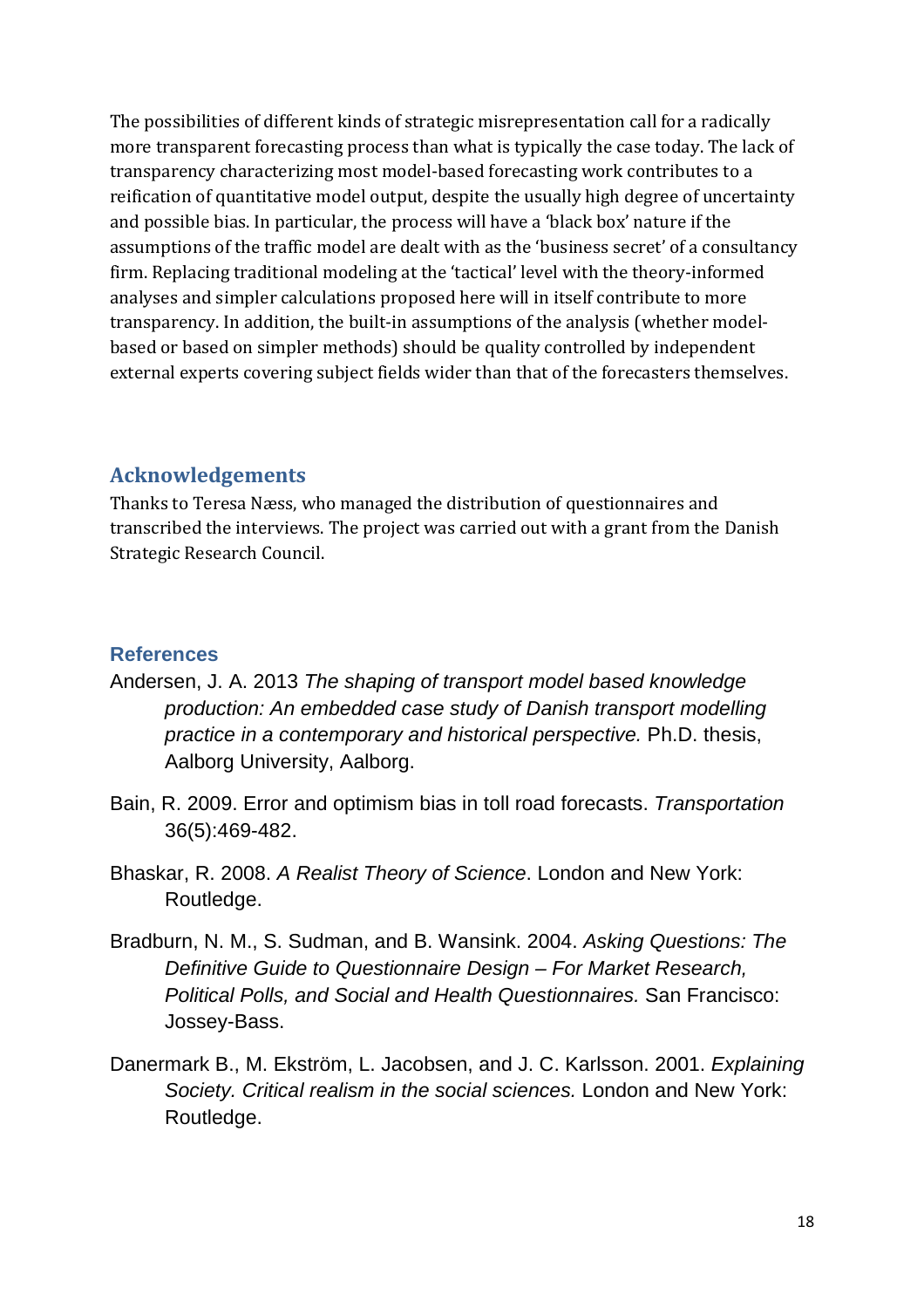- Eliasson, J. & M. Fosgerau. 2013. Cost overruns and demand shortfalls deception or selection? Transportation Research Part B 57:105-113.
- Flyvbjerg, B. 2007. Policy and planning for large-infrastructure projects: problems, causes, cures. Environment and Planning B: Planning and Design 34(4):578–597.
- Flyvbjerg, B., N. Bruzelius, and W. Rothengatter. 2003. Megaprojects and risk. An anatomy of ambition. Cambridge: Cambridge University Press.
- Flyvbjerg, B., and COWI. 2004. Procedures for dealing with optimism bias in transport planning. Guidance document. London: Department for Transport.
- Flyvbjerg, B., M. S. Holm, and S. Buhl. 2002. Underestimating Costs in Public Works Projects: Error or Lie? Journal of the American Planning Association 68(3):279-295.
- Flyvbjerg, B., M. S. Holm, and S. Buhl. 2005. How (in)accurate are demand forecasts in public works projects? The case of transportation. Journal of the American Planning Association 71(2):131-146.
- Fouracre, P. R., R. J. Allport, and J. M. Thomson. 1990. The Performance and Impact of Rail Mass Transit in Developing Countries. UK Transport and Road Research Laboratory.
- Mackie, P., and J. Preston. 1998. Twenty-one sources of error and bias in transport project appraisal. Transport Policy, 5(1):1-7.
- NAO. 1988. Department of Transport, Scottish Development Department and Welsh Office: Road Planning. London: National Audit Office.
- Newman, P. W. G., and J. R. Kenworthy. 1989. Cities and Automobile Dependence. Aldershot: Gower.
- Nicolaisen, M. S. 2012. Forecasts: Fact or Fiction? Uncertainty and Inaccuracy in Transport Project Evaluation. Ph.D. thesis, Aalborg University, Aalborg.
- NOU 1999:28. Gardermoprosjektet: evaluering av planlegging og giennomføring. (The Gardermoen project: evaluation of planning and implementation.) Report from a committee appointed through Royal Resolution of May 15, 1998. Oslo: National government.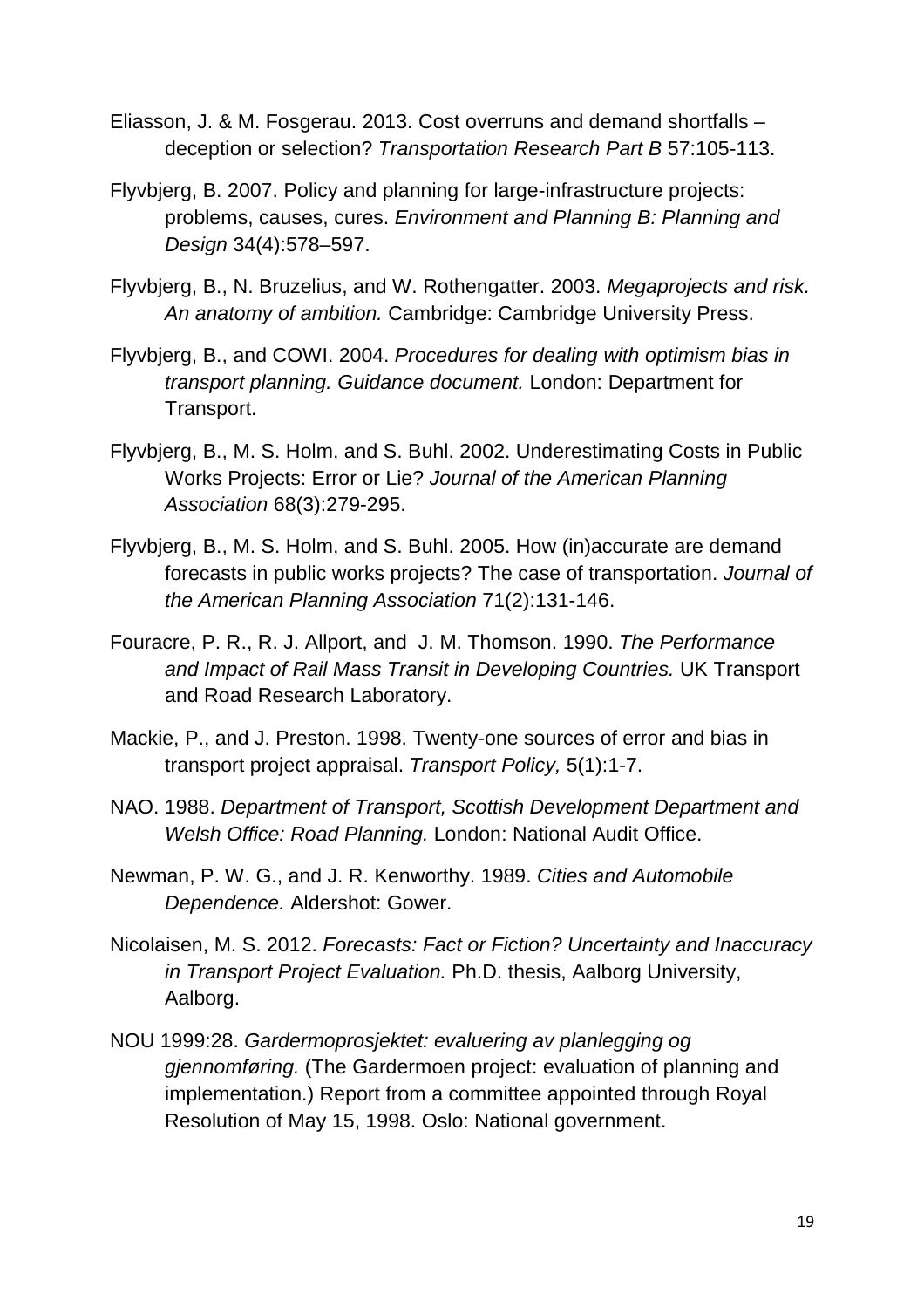- Næss, P. 2011. The Third Limfjord Crossing. A case of pessimism bias and knowledge filtering. Transport Reviews 31(2):231-249.
- Næss, P., J. Andersen, M. S. Nicolaisen, and A. Strand. 2014. Transport Modelling in the Context of the 'Predict and Provide' Paradigm. Forthcoming in European Journal of Transport and Infrastructure Research 14(2).
- Næss, P., B. Flyvbjerg, and S. Buhl. 2006. Do road planners produce more 'honest numbers' than rail planners? : an analysis of accuracy in roadtraffic forecasts in cities versus peripheral regions. Transport Reviews 26(5):537-555.
- Næss, P., and A. Strand. 2012. What kinds of traffic forecasts are possible? Journal of Critical Realism 11(3):277-295.
- Næss, P., and A. Strand. 2014. Traffic forecasting at 'strategic', 'tactical' and 'operational' level: A differentiated methodology is necessary. Forthcoming in DISP 50.
- Osland, O., and A. Strand. 2008. Evaluating large transport infrastructure projects — a critical-constructive review of the theory of strategic misrepresentation. Presented at the conference 'Infrastructure Systems and Services: Building Networks for a Brighter Future (INFRA)', Rotterdam, November 10-12, 2008.
- Parthasarathi, P., and D. Levinson. 2010. Post Construction Evaluation of Traffic Forecast Accuracy. Transport Policy 12(6):428–43.
- Pickrell, D.H. 1990. Urban Rail Transit Projects: Forecast Versus Actual Ridership and Cost. Urban Mass Transportation Administration.
- Tennøy, A. 2003. Bidrar bruk av transportanalyser i byplanleggingen til vekst i biltrafikken? Paper for the conference 'Traffic days at Aalborg University', August 25–26, 2003.
- Wachs, M. 1989. When planners lie with numbers. Journal of the American Planning Association, 55(4):476-479.
- Welde, M., and J. Odeck. 2011. Do Planners Get It Right? The Accuracy of Travel Demand Forecasting in Norway. European Journal of Transport and Infrastructure Research 11(1):80–95.

## **Notes**